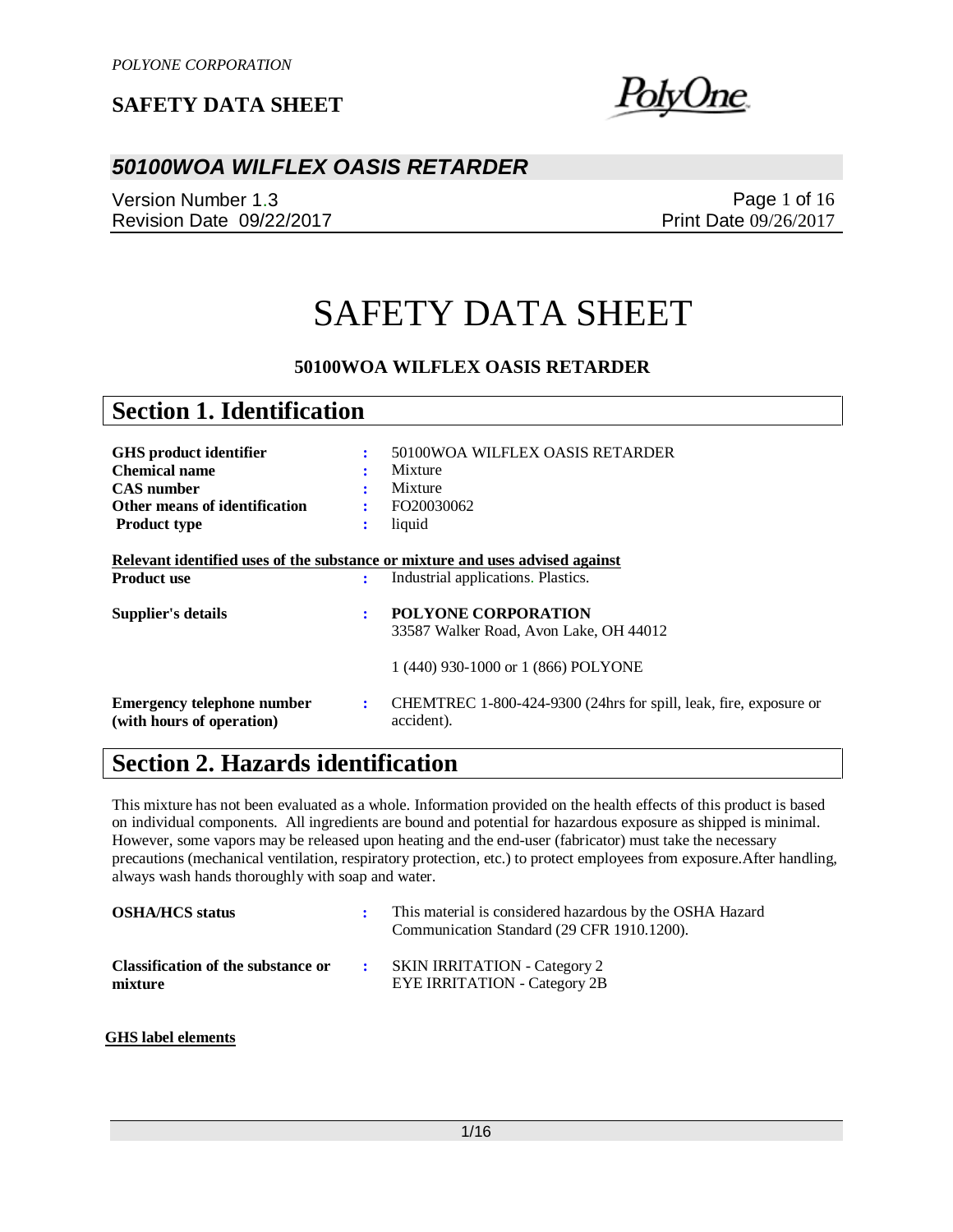

## *50100WOA WILFLEX OASIS RETARDER*

Version Number 1.3 Revision Date 09/22/2017

Page 2 of 16 Print Date 09/26/2017

| <b>Hazard</b> pictograms           | $\ddot{\cdot}$ |                                                                                                                                                                                                                                                                                                                                                               |
|------------------------------------|----------------|---------------------------------------------------------------------------------------------------------------------------------------------------------------------------------------------------------------------------------------------------------------------------------------------------------------------------------------------------------------|
| Signal word                        |                | Warning                                                                                                                                                                                                                                                                                                                                                       |
| <b>Hazard statements</b>           |                | Causes skin and eye irritation.                                                                                                                                                                                                                                                                                                                               |
| <b>Precautionary statements</b>    |                |                                                                                                                                                                                                                                                                                                                                                               |
| <b>General</b>                     | :              | Not applicable.                                                                                                                                                                                                                                                                                                                                               |
| <b>Prevention</b>                  | ÷              | Wear protective gloves. Wash hands thoroughly after handling.                                                                                                                                                                                                                                                                                                 |
| <b>Response</b>                    | ÷              | IF ON SKIN: Wash with plenty of soap and water. Take off<br>contaminated clothing and wash it before reuse. If skin irritation<br>occurs: Get medical attention. IF IN EYES: Rinse cautiously with<br>water for several minutes. Remove contact lenses, if present and easy<br>to do. Continue rinsing. If eye irritation persists: Get medical<br>attention. |
| <b>Storage</b>                     |                | Not applicable.                                                                                                                                                                                                                                                                                                                                               |
| <b>Disposal</b>                    |                | Not applicable.                                                                                                                                                                                                                                                                                                                                               |
| <b>Supplemental label elements</b> |                | None known.                                                                                                                                                                                                                                                                                                                                                   |
| Hazards not otherwise classified   | ٠.             | None known.                                                                                                                                                                                                                                                                                                                                                   |

# **Section 3. Composition/information on ingredients**

| Substance/mixture             | Substance  |
|-------------------------------|------------|
| <b>Chemical name</b>          | Mixture    |
| Other means of identification | FO20030062 |

#### **CAS number/other identifiers**

 **CAS number :** Mixture

| <b>Ingredient name</b> |     | <b>CAS</b> number |
|------------------------|-----|-------------------|
| 1,2-Propanediol        | 100 | $57 - 55 - 6$     |
|                        |     |                   |
|                        |     |                   |

Any concentration shown as a range is to protect confidentiality or is due to batch variation.

**There are no additional ingredients present which, within the current knowledge of the supplier and in the concentrations applicable, are classified as hazardous to health or the environment and hence require reporting in this section.**

**Occupational exposure limits, if available, are listed in Section 8.**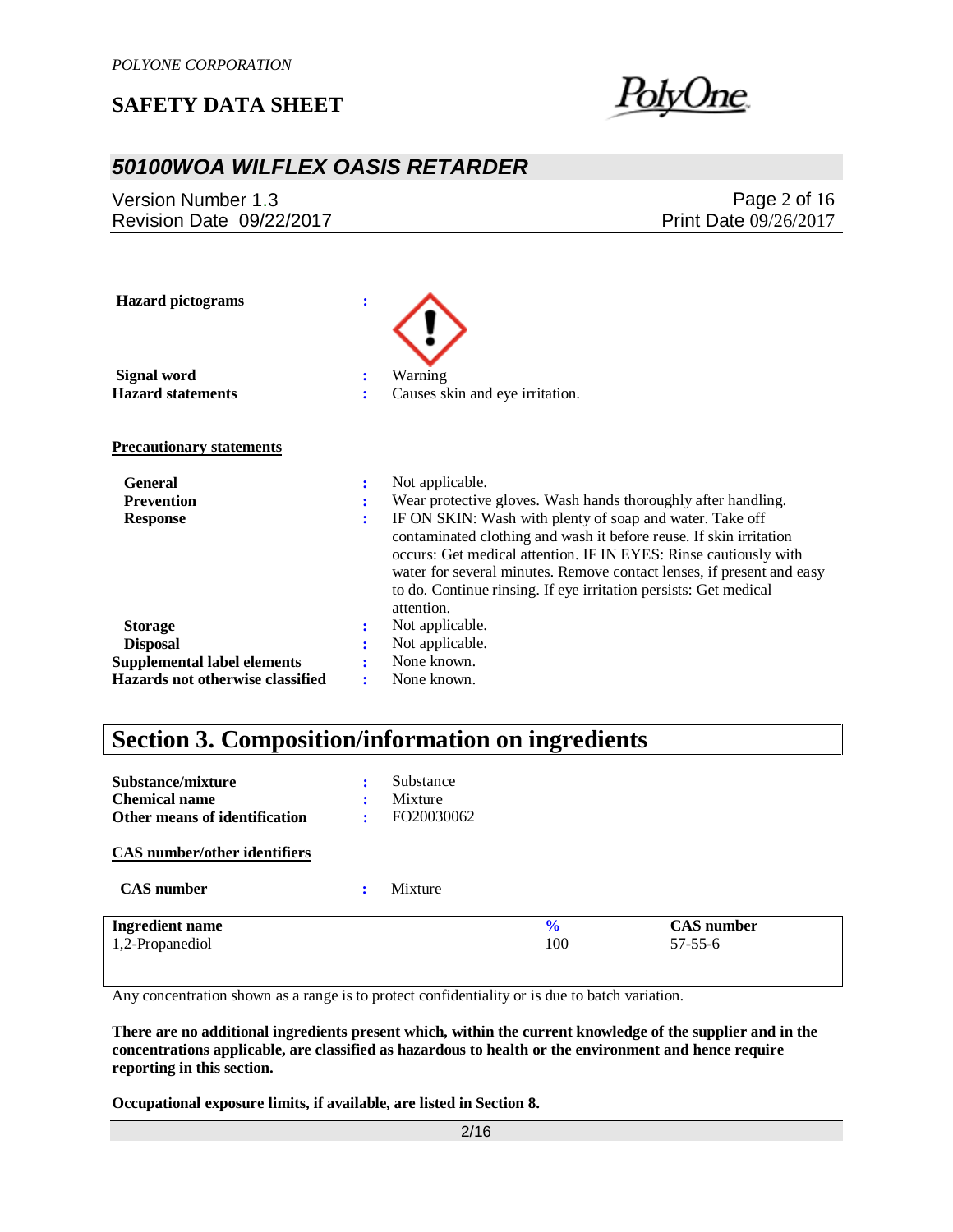

# *50100WOA WILFLEX OASIS RETARDER*

Version Number 1.3 Revision Date 09/22/2017

### Page 3 of 16 Print Date 09/26/2017

# **Section 4. First aid measures**

#### **Description of necessary first aid measures**

| <b>Eye contact</b>  |   | Immediately flush eyes with plenty of water, occasionally lifting the<br>upper and lower eyelids. Check for and remove any contact lenses.<br>Continue to rinse for at least 10 minutes. Get medical attention.                                                                                                                                                                                                                                                                                                                                                                                                                                                                                                                                                                                                                  |
|---------------------|---|----------------------------------------------------------------------------------------------------------------------------------------------------------------------------------------------------------------------------------------------------------------------------------------------------------------------------------------------------------------------------------------------------------------------------------------------------------------------------------------------------------------------------------------------------------------------------------------------------------------------------------------------------------------------------------------------------------------------------------------------------------------------------------------------------------------------------------|
| <b>Inhalation</b>   | ÷ | Remove victim to fresh air and keep at rest in a position comfortable<br>for breathing. If not breathing, if breathing is irregular or if respiratory<br>arrest occurs, provide artificial respiration or oxygen by trained<br>personnel. It may be dangerous to the person providing aid to give<br>mouth-to-mouth resuscitation. Get medical attention if adverse health<br>effects persist or are severe. If unconscious, place in recovery position<br>and get medical attention immediately. Maintain an open airway.<br>Loosen tight clothing such as a collar, tie, belt or waistband.                                                                                                                                                                                                                                    |
| <b>Skin contact</b> | ÷ | Flush contaminated skin with plenty of water. Remove contaminated<br>clothing and shoes. Continue to rinse for at least 10 minutes. Get<br>medical attention. Wash clothing before reuse. Clean shoes thoroughly<br>before reuse.                                                                                                                                                                                                                                                                                                                                                                                                                                                                                                                                                                                                |
| <b>Ingestion</b>    | ÷ | Wash out mouth with water. Remove dentures if any. Remove victim<br>to fresh air and keep at rest in a position comfortable for breathing. If<br>material has been swallowed and the exposed person is conscious,<br>give small quantities of water to drink. Stop if the exposed person<br>feels sick as vomiting may be dangerous. Do not induce vomiting<br>unless directed to do so by medical personnel. If vomiting occurs, the<br>head should be kept low so that vomit does not enter the lungs. Get<br>medical attention if adverse health effects persist or are severe. Never<br>give anything by mouth to an unconscious person. If unconscious,<br>place in recovery position and get medical attention immediately.<br>Maintain an open airway. Loosen tight clothing such as a collar, tie,<br>belt or waistband. |

#### **Most important symptoms/effects, acute and delayed**

| <b>Potential acute health effects</b>                                |   |                                                                                                                                                             |
|----------------------------------------------------------------------|---|-------------------------------------------------------------------------------------------------------------------------------------------------------------|
| Eve contact<br><b>Inhalation</b><br><b>Skin contact</b><br>Ingestion | ÷ | Causes eye irritation.<br>No known significant effects or critical hazards.<br>Causes skin irritation.<br>No known significant effects or critical hazards. |
| Over-exposure signs/symptoms                                         |   |                                                                                                                                                             |
| Eye contact                                                          | ÷ | Adverse symptoms may include the following:                                                                                                                 |
|                                                                      |   | 3/16                                                                                                                                                        |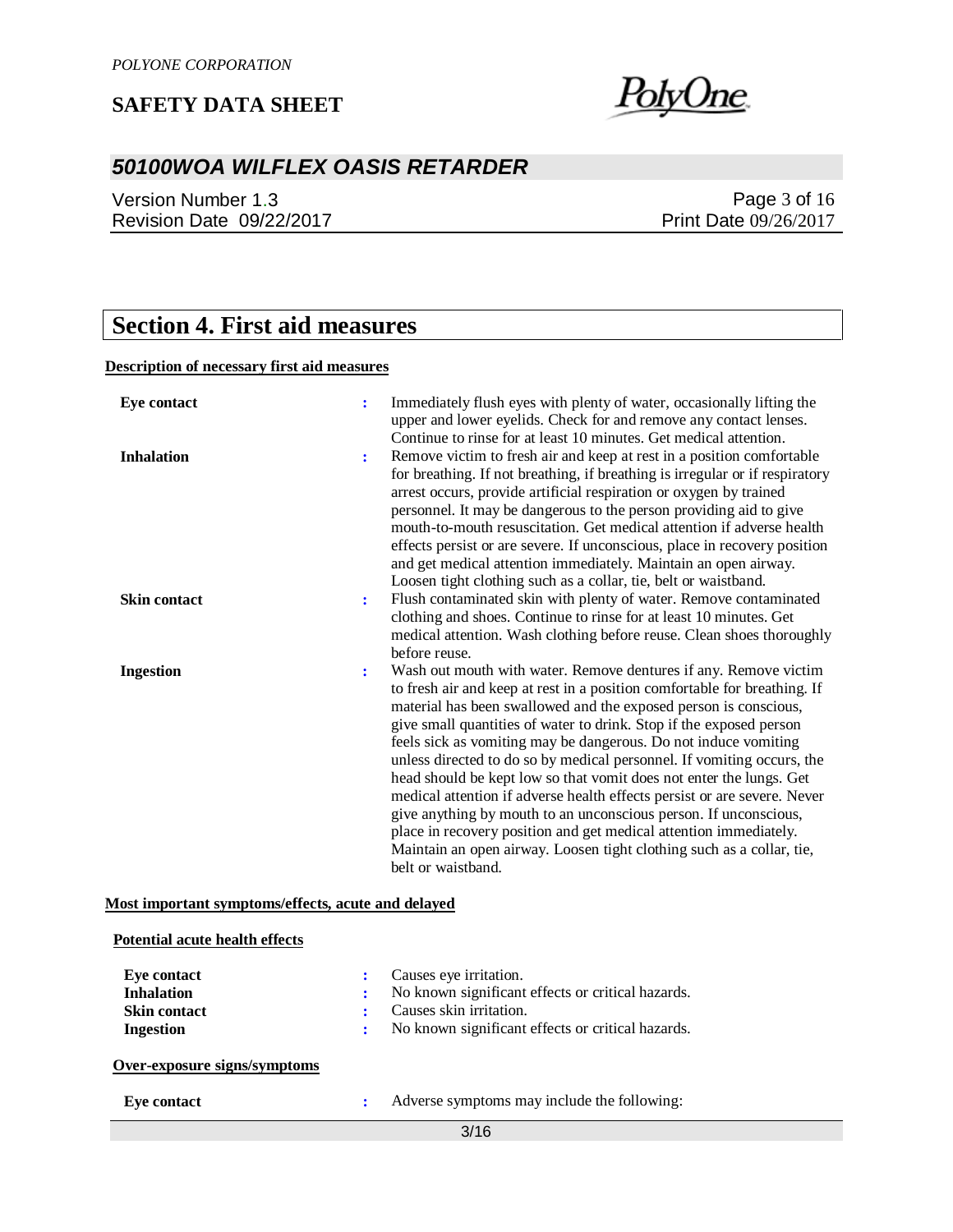

# *50100WOA WILFLEX OASIS RETARDER*

Version Number 1.3 Revision Date 09/22/2017

Page 4 of 16 Print Date 09/26/2017

|                                   |                | pain or irritation<br>watering                                                                                                                                                 |
|-----------------------------------|----------------|--------------------------------------------------------------------------------------------------------------------------------------------------------------------------------|
|                                   |                | redness                                                                                                                                                                        |
| <b>Inhalation</b>                 | $\ddot{\cdot}$ | No specific data.                                                                                                                                                              |
| <b>Skin contact</b>               | ÷              | Adverse symptoms may include the following:<br>irritation<br>redness                                                                                                           |
| <b>Ingestion</b>                  | ÷              | No specific data.                                                                                                                                                              |
|                                   |                | Indication of immediate medical attention and special treatment needed, if necessary                                                                                           |
| Notes to physician                | ÷              | Treat symptomatically. Contact poison treatment specialist<br>immediately if large quantities have been ingested or inhaled.                                                   |
| <b>Specific treatments</b>        | ÷              | No specific treatment.                                                                                                                                                         |
| <b>Protection of first-aiders</b> | ÷              | No action shall be taken involving any personal risk or without<br>suitable training. It may be dangerous to the person providing aid to<br>give mouth-to-mouth resuscitation. |

**See toxicological information (Section 11)**

# **Section 5. Firefighting measures**

#### **Extinguishing media**

| Suitable extinguishing media<br>Unsuitable extinguishing media                                      |   | In case of fire, use water spray (fog), foam, dry chemical or $CO2$ .<br>None known.                                                                                                              |
|-----------------------------------------------------------------------------------------------------|---|---------------------------------------------------------------------------------------------------------------------------------------------------------------------------------------------------|
| Specific hazards arising from the<br>chemical<br><b>Hazardous</b> thermal<br>decomposition products |   | In a fire or if heated, a pressure increase will occur and the container<br>may burst.<br>Decomposition products may include the following materials:<br>carbon dioxide<br>carbon monoxide        |
| Special protective actions for fire-<br>fighters                                                    |   | Promptly isolate the scene by removing all persons from the vicinity<br>of the incident if there is a fire. No action shall be taken involving any<br>personal risk or without suitable training. |
| Special protective equipment for<br>fire-fighters                                                   | ÷ | Fire-fighters should wear appropriate protective equipment and self-<br>contained breathing apparatus (SCBA) with a full face-piece operated<br>in positive pressure mode.                        |

# **Section 6. Accidental release measures**

**Personal precautions, protective equipment and emergency procedures**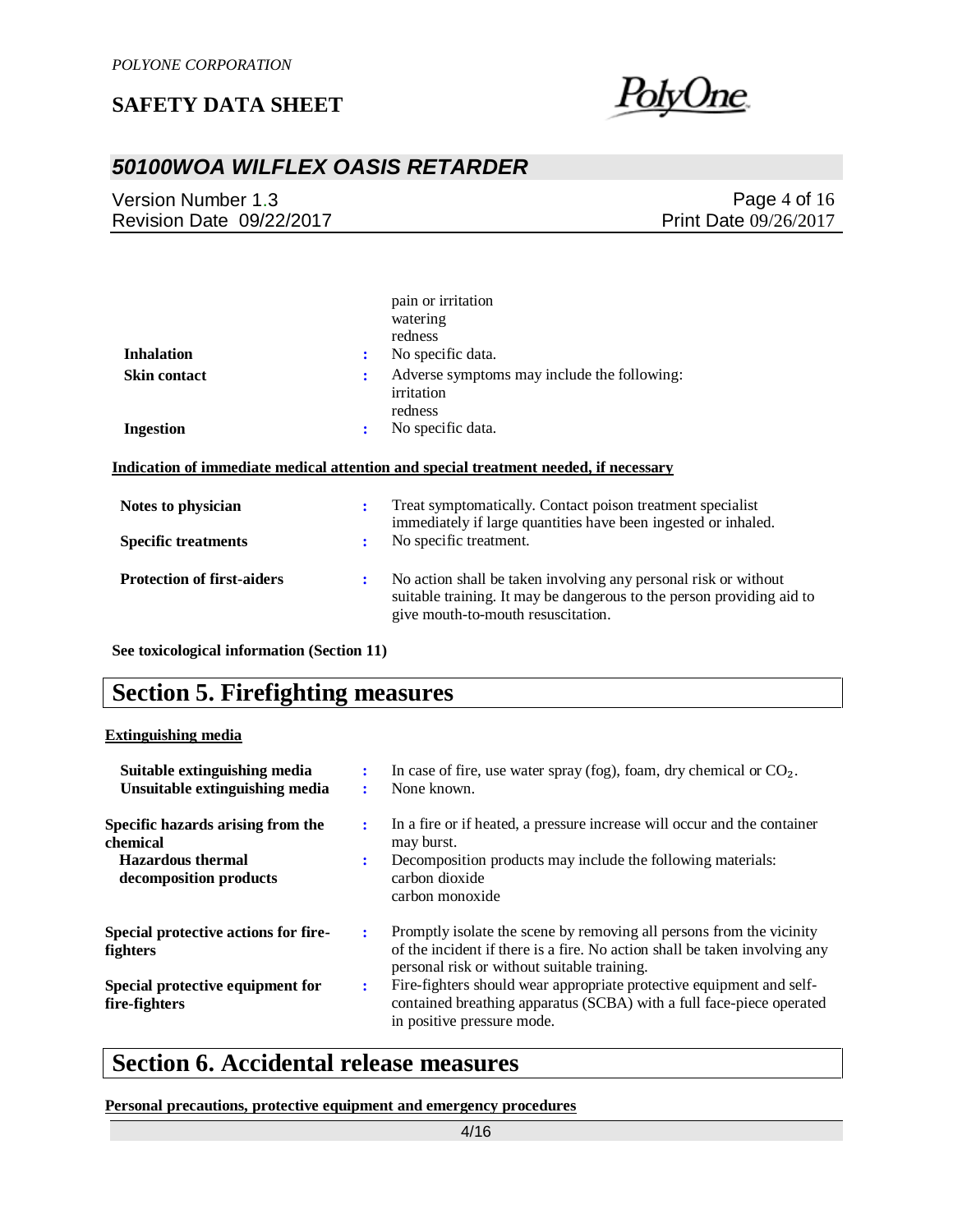

# *50100WOA WILFLEX OASIS RETARDER*

| Version Number 1.3       | Page 5 of $16$        |
|--------------------------|-----------------------|
| Revision Date 09/22/2017 | Print Date 09/26/2017 |

| For non-emergency personnel                           | $\ddot{\cdot}$ | No action shall be taken involving any personal risk or without<br>suitable training. Evacuate surrounding areas. Keep unnecessary and<br>unprotected personnel from entering. Do not touch or walk through<br>spilled material. Avoid breathing vapor or mist. Provide adequate<br>ventilation. Wear appropriate respirator when ventilation is<br>inadequate. Put on appropriate personal protective equipment.                                                                                                                                                                                                                                                                                                 |
|-------------------------------------------------------|----------------|-------------------------------------------------------------------------------------------------------------------------------------------------------------------------------------------------------------------------------------------------------------------------------------------------------------------------------------------------------------------------------------------------------------------------------------------------------------------------------------------------------------------------------------------------------------------------------------------------------------------------------------------------------------------------------------------------------------------|
| For emergency responders                              | ÷              | If specialized clothing is required to deal with the spillage, take note<br>of any information in Section 8 on suitable and unsuitable materials.<br>See also the information in "For non-emergency personnel".                                                                                                                                                                                                                                                                                                                                                                                                                                                                                                   |
| <b>Environmental precautions</b>                      | ÷              | Avoid dispersal of spilled material and runoff and contact with soil,<br>waterways, drains and sewers. Inform the relevant authorities if the<br>product has caused environmental pollution (sewers, waterways, soil<br>or air).                                                                                                                                                                                                                                                                                                                                                                                                                                                                                  |
| Methods and materials for containment and cleaning up |                |                                                                                                                                                                                                                                                                                                                                                                                                                                                                                                                                                                                                                                                                                                                   |
| <b>Small spill</b>                                    | $\ddot{\cdot}$ | Stop leak if without risk. Move containers from spill area. Dilute with<br>water and mop up if water-soluble. Alternatively, or if water-<br>insoluble, absorb with an inert dry material and place in an appropriate<br>waste disposal container. Dispose of via a licensed waste disposal<br>contractor.                                                                                                                                                                                                                                                                                                                                                                                                        |
| Large spill                                           | ÷              | Stop leak if without risk. Move containers from spill area. Approach<br>release from upwind. Prevent entry into sewers, water courses,<br>basements or confined areas. Wash spillages into an effluent treatment<br>plant or proceed as follows. Contain and collect spillage with non-<br>combustible, absorbent material e.g. sand, earth, vermiculite or<br>diatomaceous earth and place in container for disposal according to<br>local regulations (see Section 13). Dispose of via a licensed waste<br>disposal contractor. Contaminated absorbent material may pose the<br>same hazard as the spilled product. Note: see Section 1 for emergency<br>contact information and Section 13 for waste disposal. |

# **Section 7. Handling and storage**

#### **Precautions for safe handling**

| <b>Protective measures</b><br>Advice on general occupational |  | Put on appropriate personal protective equipment (see Section 8). Do<br>not ingest. Avoid contact with eyes, skin and clothing. Avoid<br>breathing vapor or mist. Keep in the original container or an approved<br>alternative made from a compatible material, kept tightly closed when<br>not in use. Empty containers retain product residue and can be<br>hazardous. Do not reuse container.<br>Eating, drinking and smoking should be prohibited in areas where this |  |
|--------------------------------------------------------------|--|---------------------------------------------------------------------------------------------------------------------------------------------------------------------------------------------------------------------------------------------------------------------------------------------------------------------------------------------------------------------------------------------------------------------------------------------------------------------------|--|
|                                                              |  |                                                                                                                                                                                                                                                                                                                                                                                                                                                                           |  |
| $-112$                                                       |  |                                                                                                                                                                                                                                                                                                                                                                                                                                                                           |  |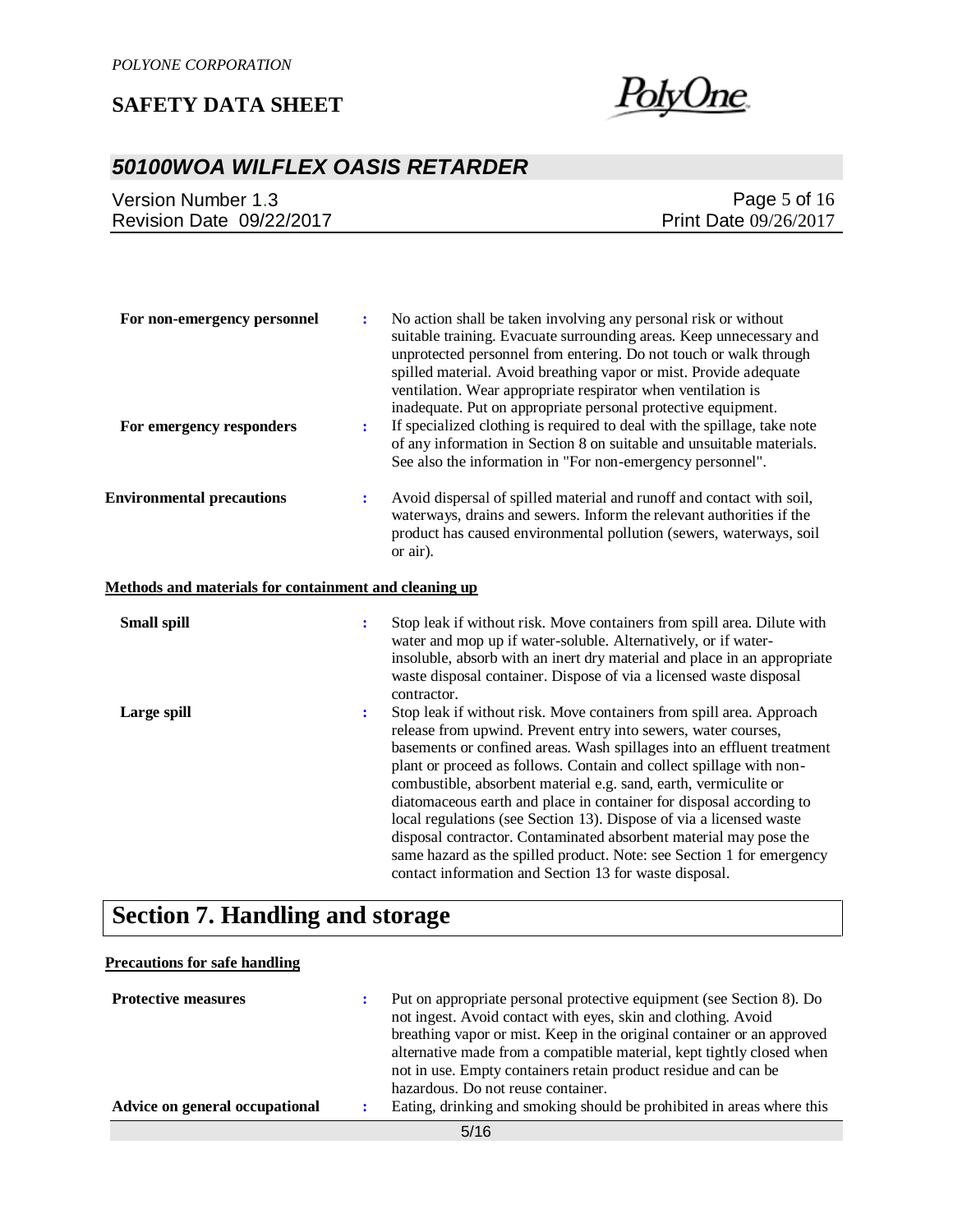

## *50100WOA WILFLEX OASIS RETARDER*

| Version Number 1.3       | Page 6 of $16$               |
|--------------------------|------------------------------|
| Revision Date 09/22/2017 | <b>Print Date 09/26/2017</b> |
|                          |                              |

**hygiene** material is handled, stored and processed. Workers should wash hands and face before eating, drinking and smoking. Remove contaminated clothing and protective equipment before entering eating areas. See also Section 8 for additional information on hygiene measures. **Conditions for safe storage, including any incompatibilities :** Store in accordance with local regulations. Store in original container protected from direct sunlight in a dry, cool and well-ventilated area,

away from incompatible materials (see Section 10) and food and drink. Keep container tightly closed and sealed until ready for use. Containers that have been opened must be carefully resealed and kept upright to prevent leakage. Do not store in unlabeled containers. Use appropriate containment to avoid environmental contamination.

## **Section 8. Exposure controls/personal protection**

#### **Control parameters**

#### **Occupational exposure limits**

| <b>Ingredient name</b>                 |                | <b>Exposure limits</b>                                                                                                                                                                                                                                                                                                                                                                             |
|----------------------------------------|----------------|----------------------------------------------------------------------------------------------------------------------------------------------------------------------------------------------------------------------------------------------------------------------------------------------------------------------------------------------------------------------------------------------------|
| 1,2-Propanediol                        |                | <b>AIHA WEEL (1999-01-01)</b>                                                                                                                                                                                                                                                                                                                                                                      |
|                                        |                | Time Weighted Average (TWA) 10 mg/m3                                                                                                                                                                                                                                                                                                                                                               |
|                                        |                |                                                                                                                                                                                                                                                                                                                                                                                                    |
| Appropriate engineering controls       | $\ddot{\cdot}$ | Good general ventilation should be sufficient to control worker<br>exposure to airborne contaminants.                                                                                                                                                                                                                                                                                              |
| <b>Environmental exposure controls</b> | $\ddot{\cdot}$ | Emissions from ventilation or work process equipment should be<br>checked to ensure they comply with the requirements of<br>environmental protection legislation. In some cases, fume scrubbers,<br>filters or engineering modifications to the process equipment will be<br>necessary to reduce emissions to acceptable levels.                                                                   |
| <b>Individual protection measures</b>  |                |                                                                                                                                                                                                                                                                                                                                                                                                    |
| <b>Hygiene measures</b>                | ÷              | Wash hands, forearms and face thoroughly after handling chemical<br>products, before eating, smoking and using the lavatory and at the end<br>of the working period. Appropriate techniques should be used to<br>remove potentially contaminated clothing. Wash contaminated<br>clothing before reusing. Ensure that eyewash stations and safety<br>showers are close to the workstation location. |
| <b>Eye/face protection</b>             | :              | Safety eyewear complying with an approved standard should be used<br>when a risk assessment indicates this is necessary to avoid exposure to<br>liquid splashes, mists, gases or dusts. If contact is possible, the                                                                                                                                                                                |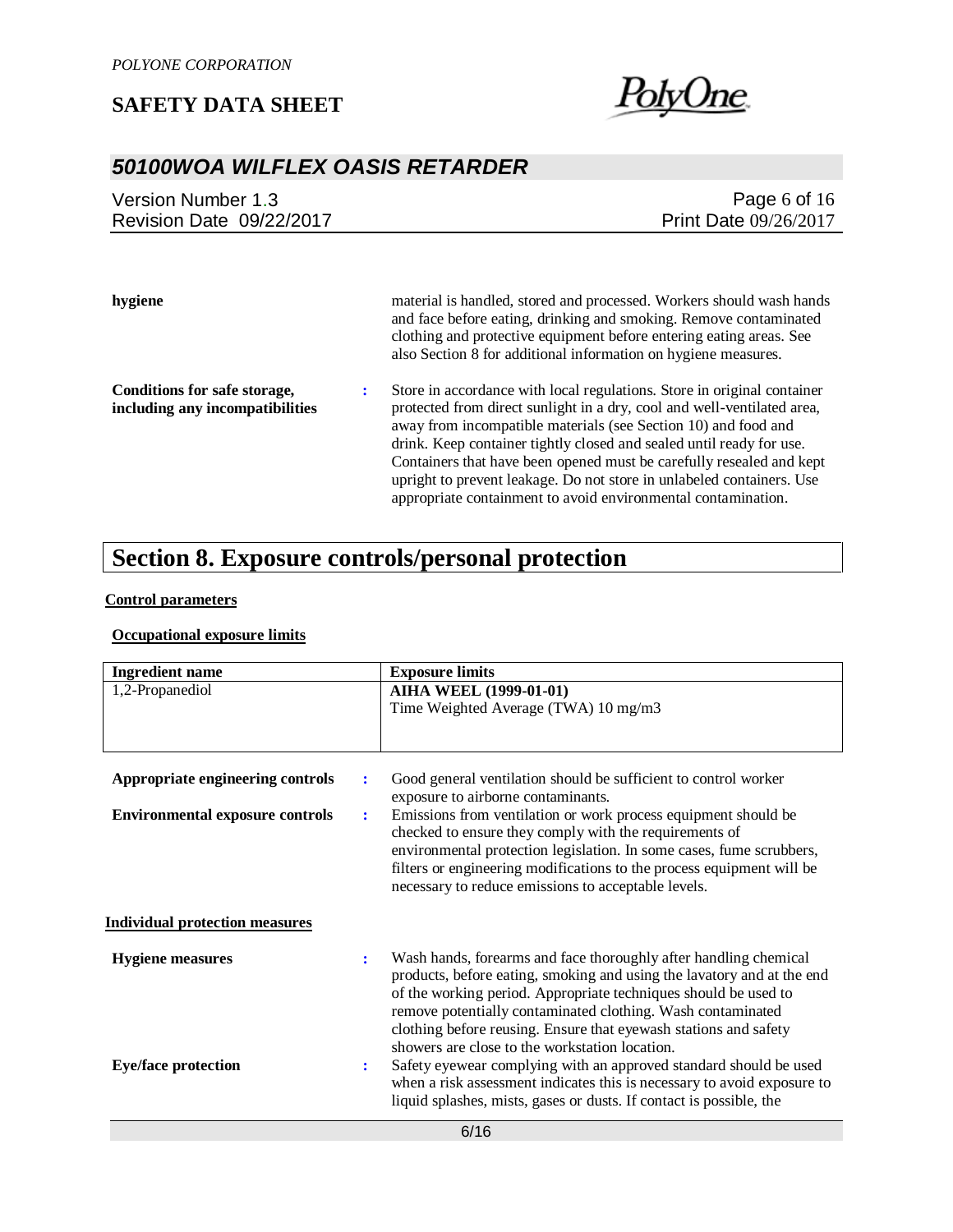

### *50100WOA WILFLEX OASIS RETARDER*

Version Number 1.3 Revision Date 09/22/2017

Page 7 of 16 Print Date 09/26/2017

following protection should be worn, unless the assessment indicates a higher degree of protection: chemical splash goggles. **Skin protection Hand protection :** Chemical-resistant, impervious gloves complying with an approved standard should be worn at all times when handling chemical products if a risk assessment indicates this is necessary. Considering the parameters specified by the glove manufacturer, check during use that the gloves are still retaining their protective properties. It should be noted that the time to breakthrough for any glove material may be different for different glove manufacturers. In the case of mixtures, consisting of several substances, the protection time of the gloves cannot be accurately estimated. **Body protection :** Personal protective equipment for the body should be selected based on the task being performed and the risks involved and should be approved by a specialist before handling this product. **Other skin protection :** Appropriate footwear and any additional skin protection measures should be selected based on the task being performed and the risks involved and should be approved by a specialist before handling this product. **Respiratory protection :** Based on the hazard and potential for exposure, select a respirator that meets the appropriate standard or certification. Respirators must be used according to a respiratory protection program to ensure proper fitting, training, and other important aspects of use.

### **Section 9. Physical and chemical properties**

#### **Appearance**

| <b>Physical state</b>            |                | liquid [liquid]                                |
|----------------------------------|----------------|------------------------------------------------|
| Color                            |                | <b>NO PIGMENT</b>                              |
| Odor                             |                | Not available.                                 |
| <b>Odor threshold</b>            |                | Not available.                                 |
| pH                               | ÷              | $6.0 - 8.0$                                    |
| <b>Melting point</b>             | ÷              | Not available.                                 |
| <b>Boiling point</b>             |                | Not available.                                 |
| <b>Flash point</b>               | $\ddot{\cdot}$ | $212 \text{ }^{\circ}F(100 \text{ }^{\circ}C)$ |
| <b>Burning time</b>              |                | Not available.                                 |
| <b>Burning rate</b>              | ٠              | Not available.                                 |
| <b>Evaporation rate</b>          | ÷              | Not available.                                 |
| <b>Flammability</b> (solid, gas) | ÷              | Not available.                                 |
| Lower and upper explosive        | $\ddot{\cdot}$ | <b>Lower:</b> 2.6 %(V)                         |
|                                  |                |                                                |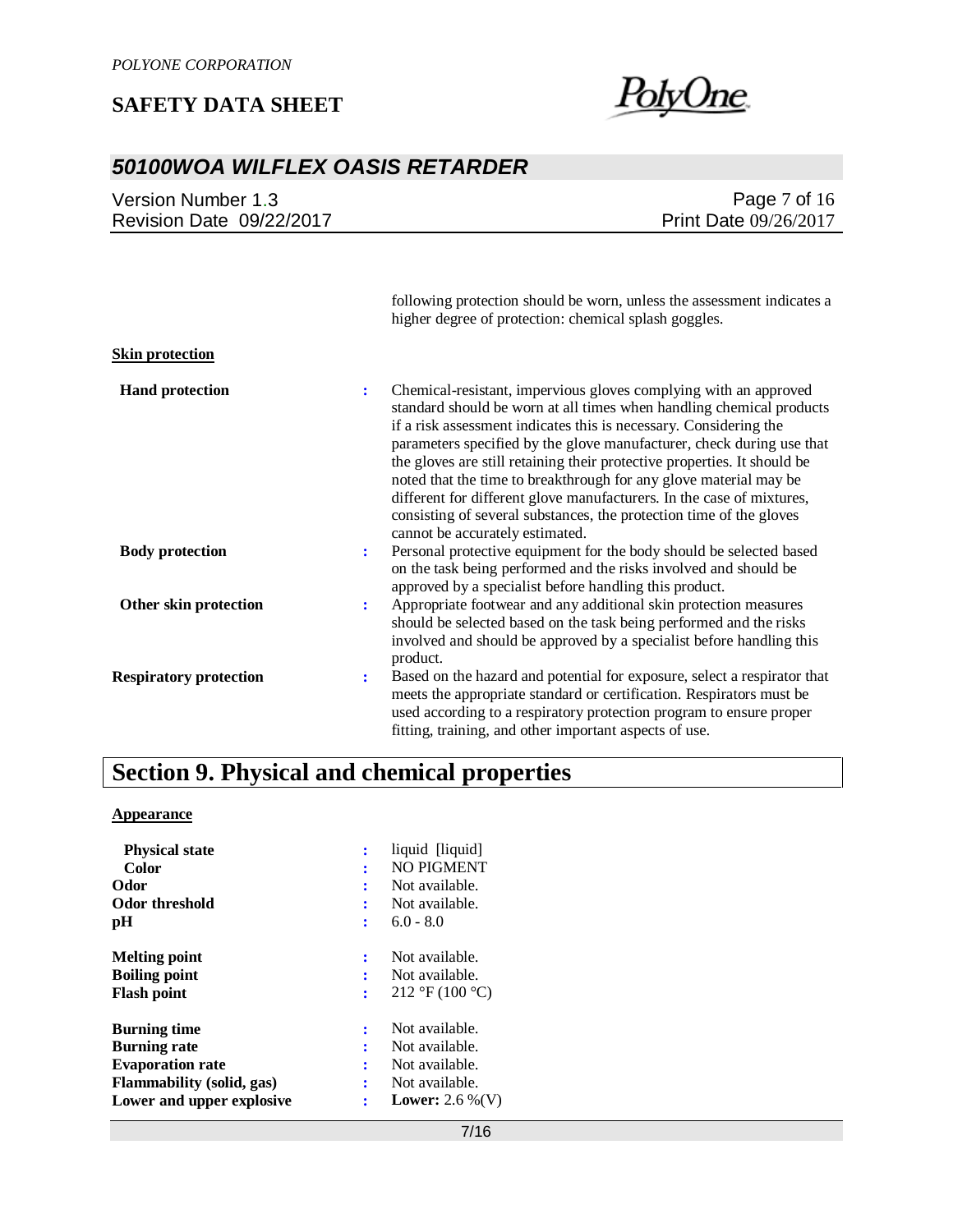

## *50100WOA WILFLEX OASIS RETARDER*

Version Number 1.3 Revision Date 09/22/2017

Page 8 of 16 Print Date 09/26/2017

| (flammable) limits                                |    | <b>Upper:</b> $12.6\%$ (V)       |
|---------------------------------------------------|----|----------------------------------|
| Vapor pressure                                    | ÷. | $< 1$ mmHg                       |
| Vapor density                                     | ÷  | Not available.                   |
| <b>Relative density</b>                           | ÷  | 1.037                            |
| Solubility                                        | ÷  | Not available.                   |
| Solubility in water                               | ÷  | Not available.                   |
| <b>Partition coefficient: n-</b><br>octanol/water | ٠  | Not available.                   |
| <b>Auto-ignition temperature</b>                  | ÷  | 700 °F (371 °C)                  |
| <b>Decomposition temperature</b>                  | ÷  | Not available.                   |
| SADT                                              | ÷  | Not available.                   |
| <b>Viscosity</b>                                  | ÷  | <b>Dynamic:</b> Not available.   |
|                                                   |    | <b>Kinematic:</b> Not available. |

# **Section 10. Stability and reactivity**

| <b>Reactivity</b>                          | ÷ | No specific test data related to reactivity available for this product or<br>its ingredients.           |
|--------------------------------------------|---|---------------------------------------------------------------------------------------------------------|
| <b>Chemical stability</b>                  | ÷ | Stable under recommended storage and handling conditions (see<br>Section 7).                            |
| <b>Possibility of hazardous reactions</b>  | ÷ | Under normal conditions of storage and use, hazardous reactions will<br>not occur.                      |
| <b>Conditions to avoid</b>                 |   | Keep away from extreme heat and oxidizing agents.                                                       |
| <b>Incompatible materials</b>              |   | Keep away from strong acids.<br>Oxidizer.                                                               |
| <b>Hazardous decomposition</b><br>products | ÷ | Under normal conditions of storage and use, hazardous decomposition<br>products should not be produced. |

# **Section 11. Toxicological information**

This mixture has not been evaluated as a whole for health effects. Exposure effects listed are based on existing health data for the individual components which comprise the mixture.

#### **Information on toxicological effects**

#### **Acute toxicity**

| <b>Product/ingredient name</b> | <b>Result</b> | <b>Species</b> | <b>Dose</b>               | Exposure                 |  |  |
|--------------------------------|---------------|----------------|---------------------------|--------------------------|--|--|
| 1.2-Propanediol                |               |                |                           |                          |  |  |
|                                | 750-<br>Oral  | Rat            | $20,000 \,\mathrm{mg/kg}$ | $\overline{\phantom{a}}$ |  |  |
| $-11 -$                        |               |                |                           |                          |  |  |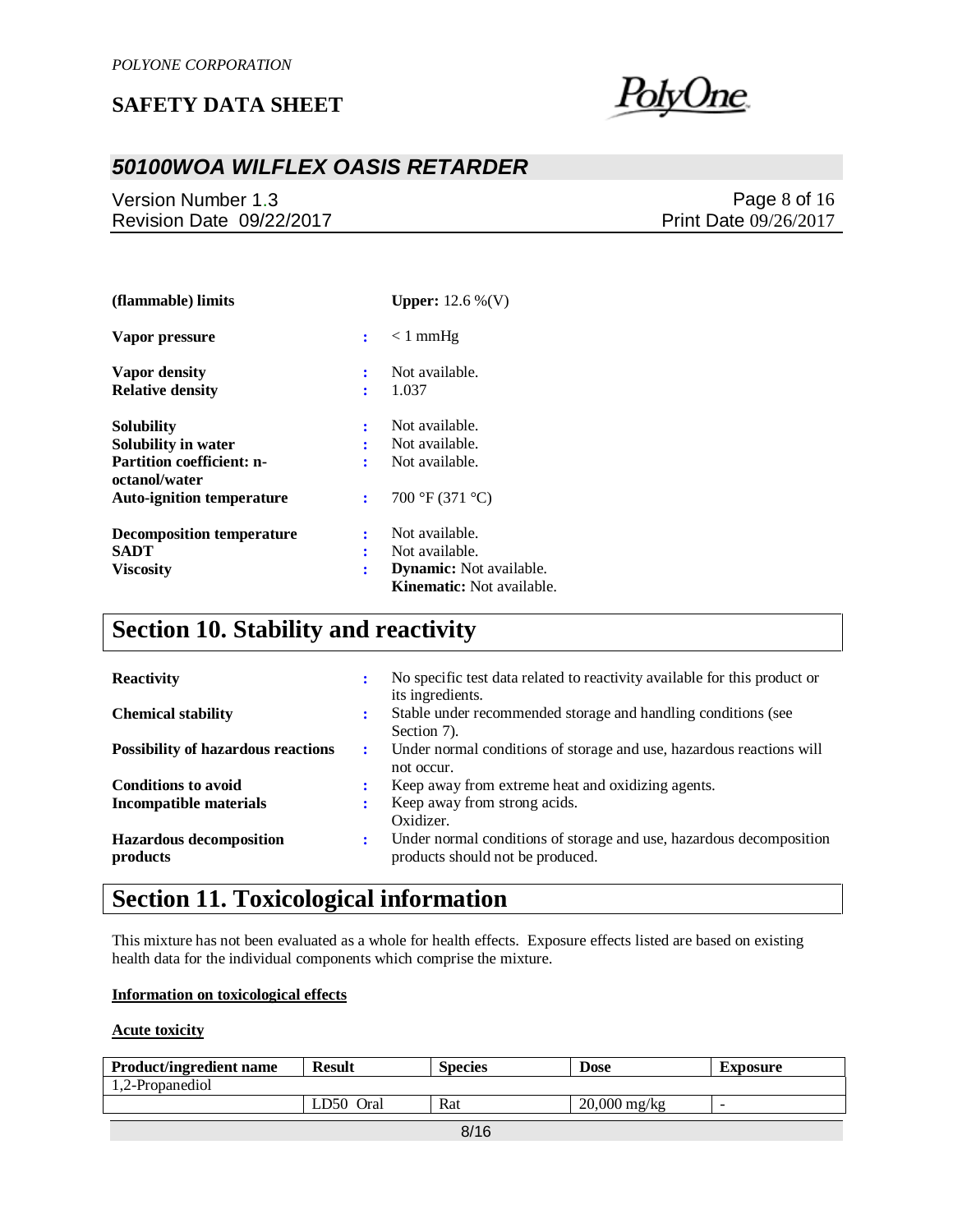

# *50100WOA WILFLEX OASIS RETARDER*

Version Number 1.3 Revision Date 09/22/2017

### Page 9 of 16 Print Date 09/26/2017

|                           | LD50 Dermal | Rabbit                     | $20,800 \,\mathrm{mg/kg}$ | -                        |
|---------------------------|-------------|----------------------------|---------------------------|--------------------------|
|                           | LD50 Dermal | Rabbit                     | $20,800 \,\mathrm{mg/kg}$ | $\overline{\phantom{a}}$ |
| <b>Conclusion/Summary</b> |             | Mixture. Not fully tested. |                           |                          |

**Irritation/Corrosion**

| Product/ingredient name | <b>Result</b> | <b>Species</b> | <b>Score</b> | <b>Exposure</b> | <b>Observation</b>       |
|-------------------------|---------------|----------------|--------------|-----------------|--------------------------|
| 1,2-Propanediol         | Skin - Mild   | Woman          |              | 96 hrs          |                          |
|                         | irritant      |                |              |                 |                          |
|                         | Skin - Mild   | Human          |              | 168 hrs         | $\overline{\phantom{a}}$ |
|                         | irritant      |                |              |                 |                          |
|                         | Skin -        | Human          |              | $72$ hrs        | ۰                        |
|                         | Moderate      |                |              |                 |                          |
|                         | irritant      |                |              |                 |                          |
|                         | Eyes - Mild   | Rabbit         |              |                 |                          |
|                         | irritant      |                |              |                 |                          |
|                         | Eyes - Mild   | Rabbit         |              | $24$ hrs        |                          |
|                         | irritant      |                |              |                 |                          |
|                         | Skin -        | Child          |              | 96 hrs          | ۰                        |
|                         | Moderate      |                |              |                 |                          |
|                         | irritant      |                |              |                 |                          |

| <b>Conclusion/Summary</b>    |                |                            |
|------------------------------|----------------|----------------------------|
| Skin                         | $\ddot{\cdot}$ | Mixture. Not fully tested. |
| Eyes                         | $\ddot{\cdot}$ | Mixture. Not fully tested. |
| <b>Respiratory</b>           | ÷              | Mixture. Not fully tested. |
| <b>Sensitization</b>         |                |                            |
| <b>Conclusion/Summary</b>    |                |                            |
| Skin                         | $\ddot{\cdot}$ | Mixture. Not fully tested. |
| <b>Respiratory</b>           | ř              | Mixture. Not fully tested. |
| <b>Mutagenicity</b>          |                |                            |
| <b>Conclusion/Summary</b>    | ÷              | Mixture. Not fully tested. |
| <b>Carcinogenicity</b>       |                |                            |
| <b>Conclusion/Summary</b>    | $\ddot{\cdot}$ | Mixture. Not fully tested. |
| <b>Reproductive toxicity</b> |                |                            |
| <b>Conclusion/Summary</b>    | $\ddot{\cdot}$ | Mixture. Not fully tested. |
| <b>Teratogenicity</b>        |                |                            |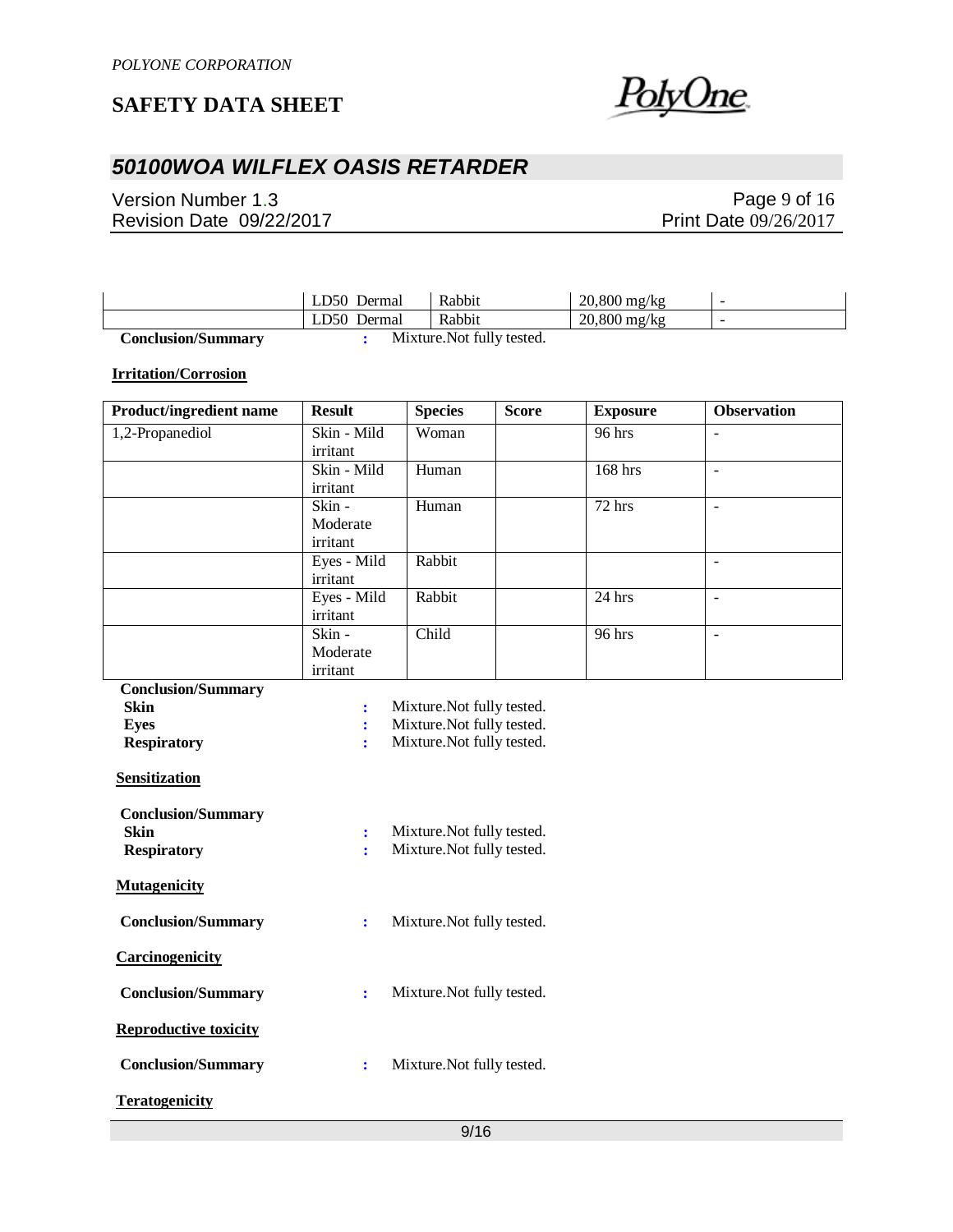<u>PolyOne</u>

# *50100WOA WILFLEX OASIS RETARDER*

Version Number 1.3 Revision Date 09/22/2017

Page 10 of 16 Print Date 09/26/2017

| <b>Conclusion/Summary</b>                                                          | $\ddot{\cdot}$                              | Mixture. Not fully tested.                                                                                                                                  |  |  |
|------------------------------------------------------------------------------------|---------------------------------------------|-------------------------------------------------------------------------------------------------------------------------------------------------------------|--|--|
| Specific target organ toxicity (single exposure)<br>Not available.                 |                                             |                                                                                                                                                             |  |  |
| Specific target organ toxicity (repeated exposure)<br>Not available.               |                                             |                                                                                                                                                             |  |  |
| <b>Aspiration hazard</b><br>Not available.                                         |                                             |                                                                                                                                                             |  |  |
| Information on likely routes of<br>exposure                                        | $\mathbf{E}$                                | Not available.                                                                                                                                              |  |  |
| <b>Potential acute health effects</b>                                              |                                             |                                                                                                                                                             |  |  |
| <b>Eye contact</b><br><b>Inhalation</b><br><b>Skin contact</b><br><b>Ingestion</b> | ÷<br>$\ddot{\cdot}$<br>÷<br>÷               | Causes eye irritation.<br>No known significant effects or critical hazards.<br>Causes skin irritation.<br>No known significant effects or critical hazards. |  |  |
|                                                                                    |                                             | Symptoms related to the physical, chemical and toxicological characteristics                                                                                |  |  |
| <b>Eye contact</b>                                                                 | $\ddot{\cdot}$                              | Adverse symptoms may include the following:<br>pain or irritation<br>watering<br>redness                                                                    |  |  |
| <b>Inhalation</b>                                                                  | ÷                                           | No specific data.                                                                                                                                           |  |  |
| <b>Skin contact</b>                                                                | ÷                                           | Adverse symptoms may include the following:<br>irritation<br>redness                                                                                        |  |  |
| <b>Ingestion</b>                                                                   | $\ddot{\cdot}$                              | No specific data.                                                                                                                                           |  |  |
|                                                                                    |                                             | Delayed and immediate effects as well as chronic effects from short and long-term exposure                                                                  |  |  |
| <b>Short term exposure</b>                                                         |                                             |                                                                                                                                                             |  |  |
| <b>Potential immediate effects</b><br><b>Potential delayed effects</b>             | $\mathbf{r}^{\mathrm{max}}$<br>$\mathbf{r}$ | Not available.<br>Not available.                                                                                                                            |  |  |
| Long term exposure                                                                 |                                             |                                                                                                                                                             |  |  |
| <b>Potential immediate effects</b><br><b>Potential delayed effects</b>             | ÷<br>÷                                      | Not available.<br>Not available.                                                                                                                            |  |  |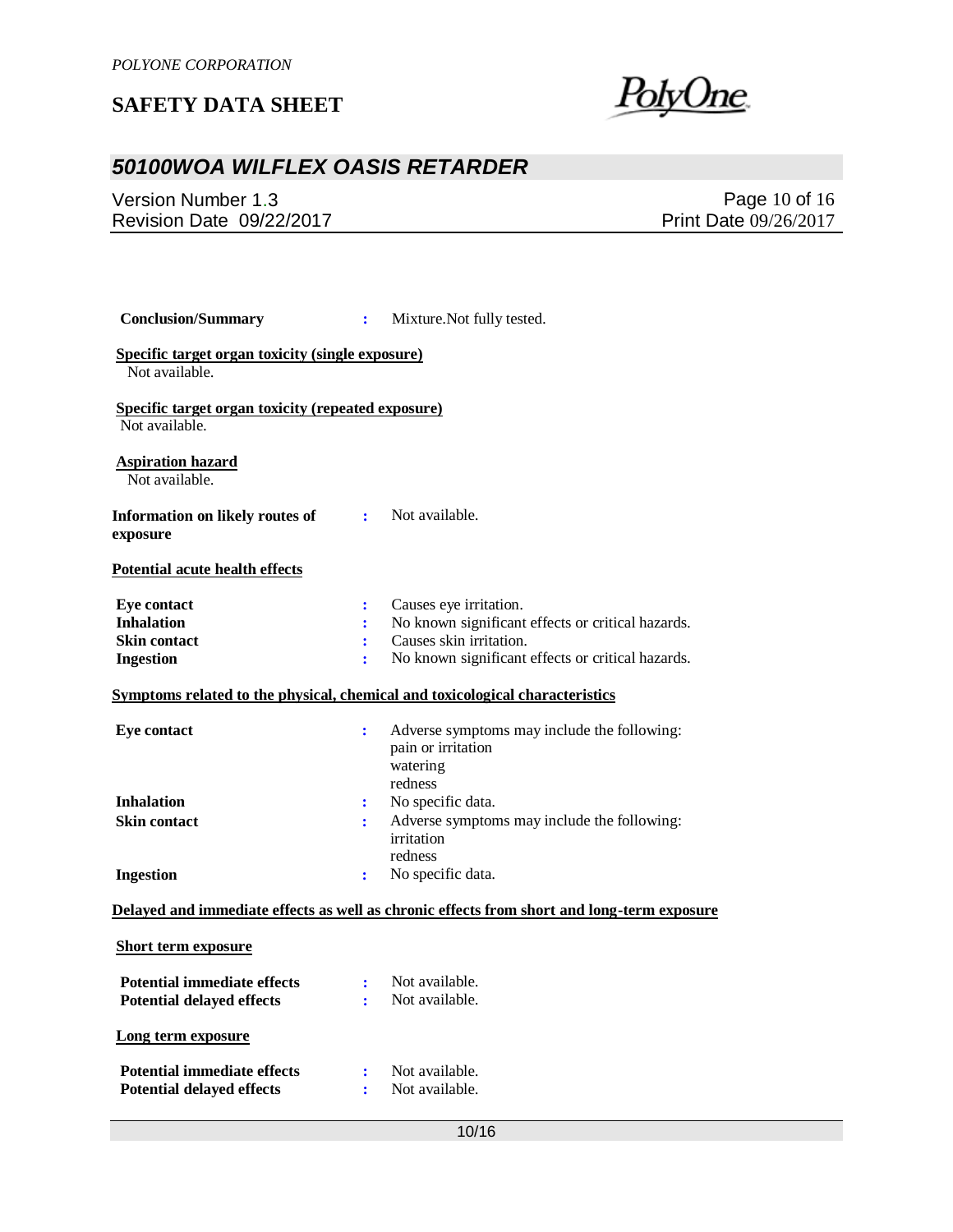

# *50100WOA WILFLEX OASIS RETARDER*

Version Number 1.3 Revision Date 09/22/2017

Page 11 of 16 Print Date 09/26/2017

#### **Potential chronic health effects**

| <b>Conclusion/Summary</b>                                                                                                                     | ÷           | Mixture. Not fully tested.                                                                                                                                                                                                                                                                                                 |
|-----------------------------------------------------------------------------------------------------------------------------------------------|-------------|----------------------------------------------------------------------------------------------------------------------------------------------------------------------------------------------------------------------------------------------------------------------------------------------------------------------------|
| <b>General</b><br>Carcinogenicity<br><b>Mutagenicity</b><br><b>Teratogenicity</b><br><b>Developmental effects</b><br><b>Fertility effects</b> | ÷<br>÷<br>÷ | No known significant effects or critical hazards.<br>No known significant effects or critical hazards.<br>No known significant effects or critical hazards.<br>No known significant effects or critical hazards.<br>No known significant effects or critical hazards.<br>No known significant effects or critical hazards. |
|                                                                                                                                               |             |                                                                                                                                                                                                                                                                                                                            |

**Numerical measures of toxicity**

#### **Acute toxicity estimates**

Not available.

# **Section 12. Ecological information**

#### **Toxicity**

| <b>Product/ingredient name</b> | <b>Result</b>                     | <b>Species</b>         | <b>Exposure</b> |
|--------------------------------|-----------------------------------|------------------------|-----------------|
| 1,2-Propanediol                |                                   |                        |                 |
|                                | Acute LC50 710,000 µg/l Fresh     | Fish - Fish            | 96 h            |
|                                | water                             |                        |                 |
|                                | Acute LC50 34,060 mg/l Fresh      | Fish - Fish            | 96 h            |
|                                | water                             |                        |                 |
|                                | Acute LC50 55,770,000 µg/l Fresh  | Fish - Fish            | 96 h            |
|                                | water                             |                        |                 |
|                                | Acute $EC50 > 10,000,000 \mu g/l$ | Aquatic invertebrates. | 48h             |
|                                | Fresh water                       | Daphnia                |                 |
|                                | Acute $EC50 > 1,000$ mg/l Fresh   | Aquatic invertebrates. | 48h             |
|                                | water                             | Daphnia                |                 |
|                                | Acute LC50 1,020,000 µg/l Fresh   | Aquatic invertebrates. | 48h             |
|                                | water                             | Crustaceans            |                 |
|                                | Acute LC50 15,052 mg/l Fresh      | Aquatic invertebrates. | 48h             |
|                                | water                             | Crustaceans            |                 |
|                                | Acute LC50 4,919 mg/l Fresh       | Aquatic invertebrates. | 48h             |
|                                | water                             | Crustaceans            |                 |
|                                | Acute LC50 5,122 mg/l Fresh       | Aquatic invertebrates. | 48h             |
|                                | water                             | Crustaceans            |                 |
|                                | Acute LC50 18,340,000 µg/l Fresh  | Aquatic invertebrates. | 48h             |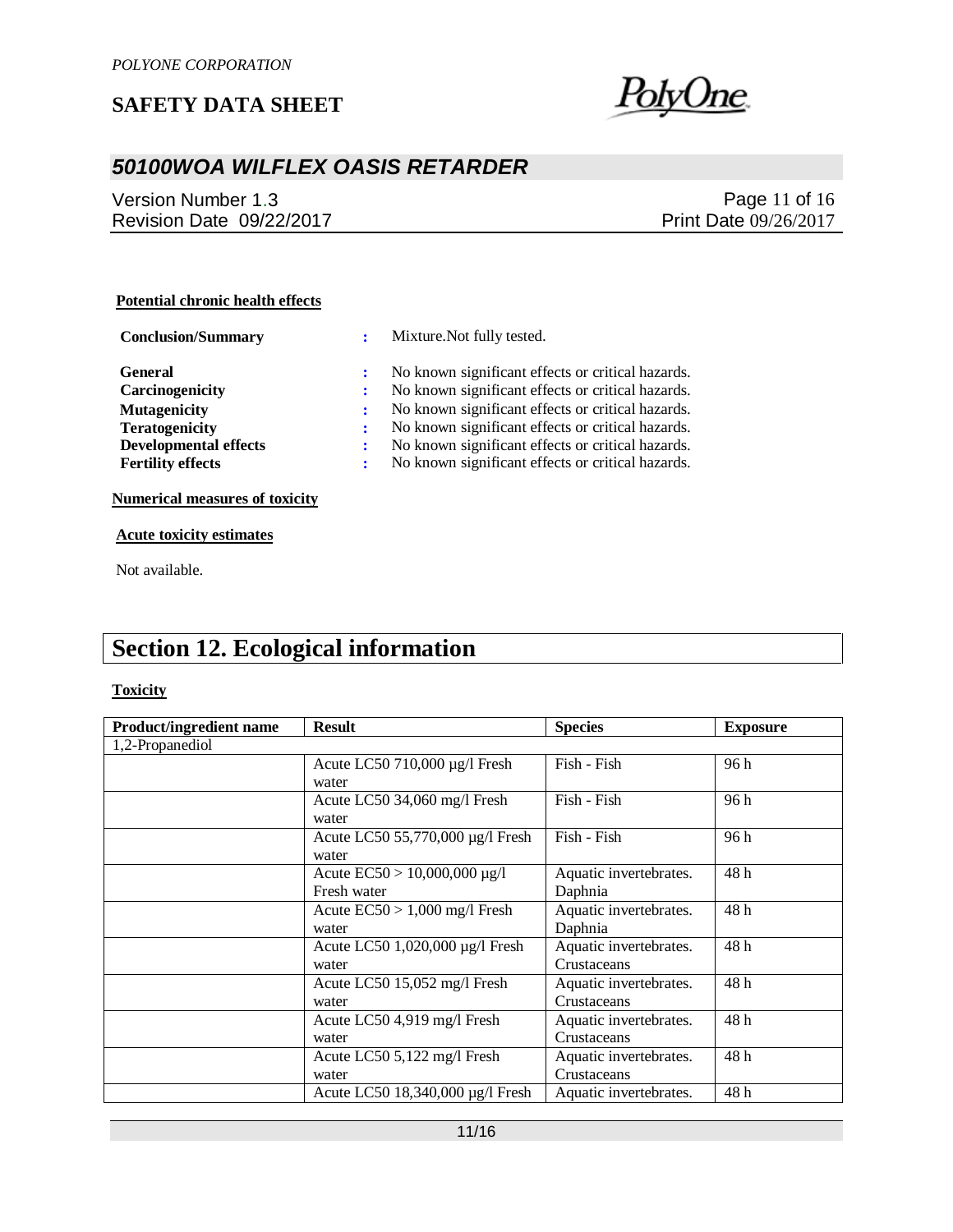

## *50100WOA WILFLEX OASIS RETARDER*

Version Number 1.3 Revision Date 09/22/2017

Page 12 of 16 Print Date 09/26/2017

|                                                                                                       | water                           |            | Crustaceans            |      |
|-------------------------------------------------------------------------------------------------------|---------------------------------|------------|------------------------|------|
|                                                                                                       | Acute $EC50 > 1,000$ mg/l Fresh |            | Aquatic invertebrates. | 48h  |
|                                                                                                       | water                           |            | Daphnia                |      |
|                                                                                                       | Acute $EC50 > 110$ mg/l Fresh   |            | Aquatic invertebrates. | 48 h |
|                                                                                                       | water                           |            | Daphnia                |      |
| <b>Conclusion/Summary</b>                                                                             | Not available.<br>÷             |            |                        |      |
| <b>Persistence and degradability</b><br><b>Conclusion/Summary</b><br><b>Bioaccumulative potential</b> | Not available.<br>÷             |            |                        |      |
| <b>Product/ingredient name</b>                                                                        | <b>LogPow</b>                   | <b>BCF</b> | <b>Potential</b>       |      |
| 1,2-Propanediol                                                                                       | $-1.070.085$                    |            | low                    |      |

#### **Mobility in soil**

| Soil/water partition coefficient | Not available.                                    |
|----------------------------------|---------------------------------------------------|
| (KOC)<br>Other adverse effects   | No known significant effects or critical hazards. |
|                                  |                                                   |

# **Section 13. Disposal considerations**

**Disposal methods :** The generation of waste should be avoided or minimized wherever possible. Disposal of this product, solutions and any by-products should at all times comply with the requirements of environmental protection and waste disposal legislation and any regional local authority requirements. Dispose of surplus and non-recyclable products via a licensed waste disposal contractor. Waste should not be disposed of untreated to the sewer unless fully compliant with the requirements of all authorities with jurisdiction. Waste packaging should be recycled. Incineration or landfill should only be considered when recycling is not feasible. This material and its container must be disposed of in a safe way. Care should be taken when handling emptied containers that have not been cleaned or rinsed out. Empty containers or liners may retain some product residues. Avoid dispersal of spilled material and runoff and contact with soil, waterways, drains and sewers.

**United States - RCRA Acute hazardous waste "P" List:** Not listed

**United States - RCRA Toxic hazardous waste "U" List:** Not listed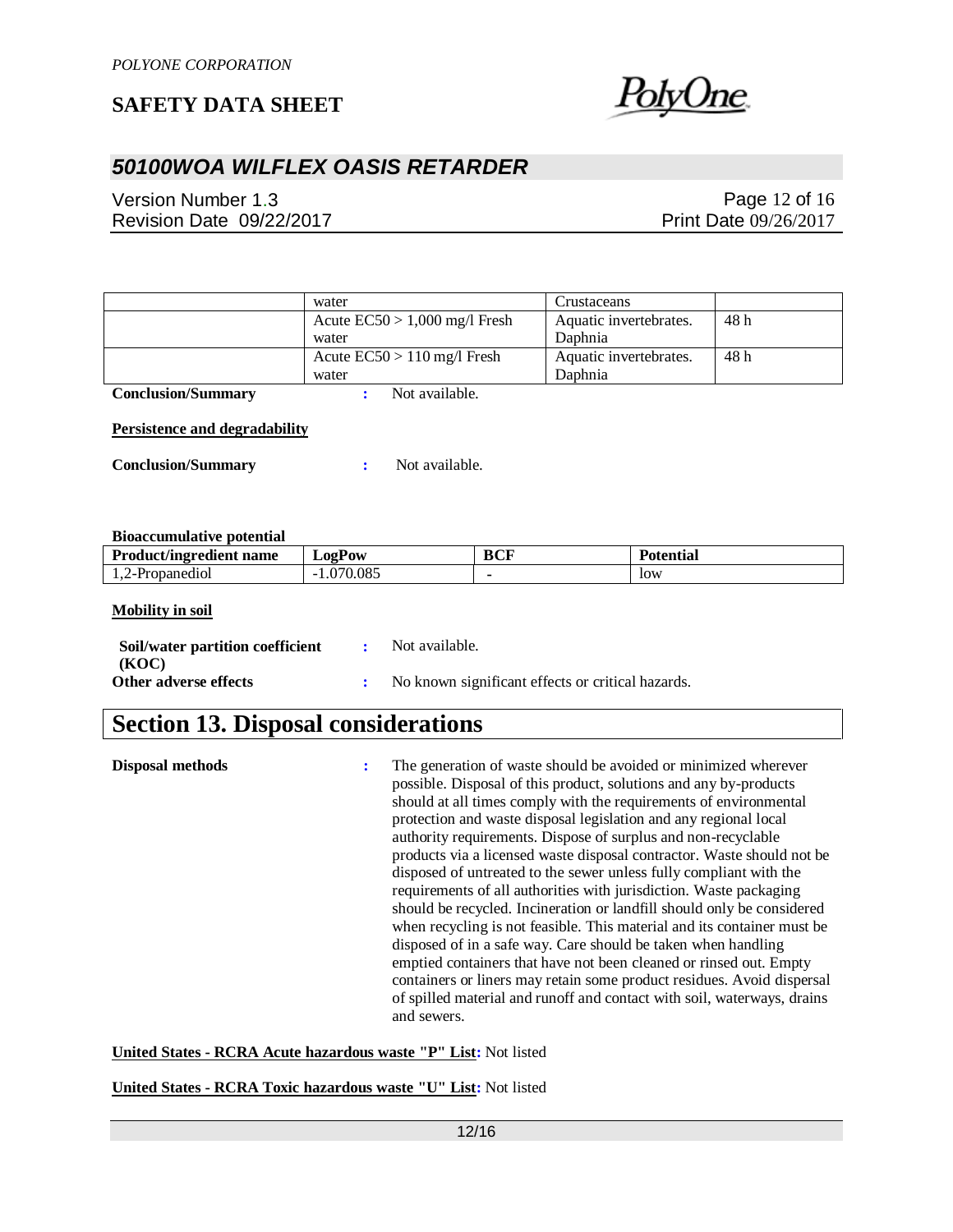

# *50100WOA WILFLEX OASIS RETARDER*

Version Number 1.3 Revision Date 09/22/2017

Page 13 of 16 Print Date 09/26/2017

# **Section 14. Transport information**

| <b>U.S.DOT 49CFR</b><br>Ground/Air/Water | Not regulated for transportation.     |
|------------------------------------------|---------------------------------------|
| International Air<br><b>ICAO/IATA</b>    | Consult mode specific transport rules |
| International Water<br><b>IMO/IMDG</b>   | Consult mode specific transport rules |

# **Section 15. Regulatory information**

| <b>U.S. Federal regulations</b> | United States - TSCA 12(b) - Chemical export notification: None<br>÷<br>of the components are listed.<br>United States - TSCA 4(a) - Final Test Rules: Not listed<br>United States - TSCA 4(a) - ITC Priority list: Not listed<br>United States - TSCA 4(a) - Proposed test rules: Not listed<br>United States - TSCA 4(f) - Priority risk review: Not listed<br>United States - TSCA $5(a)2$ - Final significant new use rules: Not<br>listed<br>United States - TSCA $5(a)2$ - Proposed significant new use rules:<br>Not listed<br>United States - TSCA 5(e) - Substances consent order: Not listed<br>United States - TSCA 6 - Final risk management: Not listed<br>United States - TSCA 6 - Proposed risk management: Not listed<br>United States - TSCA 8(a) - Chemical risk rules: Not listed<br>United States - TSCA 8(a) - Dioxin/Furane precusor: Not listed<br>United States - TSCA 8(a) - Chemical Data Reporting (CDR): Not<br>determined<br>United States - TSCA 8(a) - Preliminary assessment report<br>(PAIR): Not listed<br>United States - TSCA 8(c) - Significant adverse reaction (SAR):<br>Not listed<br>United States - TSCA 8(d) - Health and safety studies: Not listed<br>United States - EPA Clean water act (CWA) section 307 - Priority<br>pollutants: Not listed<br>United States - EPA Clean water act (CWA) section 311 - |
|---------------------------------|----------------------------------------------------------------------------------------------------------------------------------------------------------------------------------------------------------------------------------------------------------------------------------------------------------------------------------------------------------------------------------------------------------------------------------------------------------------------------------------------------------------------------------------------------------------------------------------------------------------------------------------------------------------------------------------------------------------------------------------------------------------------------------------------------------------------------------------------------------------------------------------------------------------------------------------------------------------------------------------------------------------------------------------------------------------------------------------------------------------------------------------------------------------------------------------------------------------------------------------------------------------------------------------------------------------------------------------------------------|
|                                 |                                                                                                                                                                                                                                                                                                                                                                                                                                                                                                                                                                                                                                                                                                                                                                                                                                                                                                                                                                                                                                                                                                                                                                                                                                                                                                                                                          |
|                                 |                                                                                                                                                                                                                                                                                                                                                                                                                                                                                                                                                                                                                                                                                                                                                                                                                                                                                                                                                                                                                                                                                                                                                                                                                                                                                                                                                          |
|                                 | <b>Hazardous substances:</b> Not listed                                                                                                                                                                                                                                                                                                                                                                                                                                                                                                                                                                                                                                                                                                                                                                                                                                                                                                                                                                                                                                                                                                                                                                                                                                                                                                                  |
|                                 | United States - EPA Clean air act (CAA) section 112 - Accidental                                                                                                                                                                                                                                                                                                                                                                                                                                                                                                                                                                                                                                                                                                                                                                                                                                                                                                                                                                                                                                                                                                                                                                                                                                                                                         |
|                                 | release prevention - Flammable substances: Not listed                                                                                                                                                                                                                                                                                                                                                                                                                                                                                                                                                                                                                                                                                                                                                                                                                                                                                                                                                                                                                                                                                                                                                                                                                                                                                                    |
|                                 | United States - EPA Clean air act (CAA) section 112 - Accidental                                                                                                                                                                                                                                                                                                                                                                                                                                                                                                                                                                                                                                                                                                                                                                                                                                                                                                                                                                                                                                                                                                                                                                                                                                                                                         |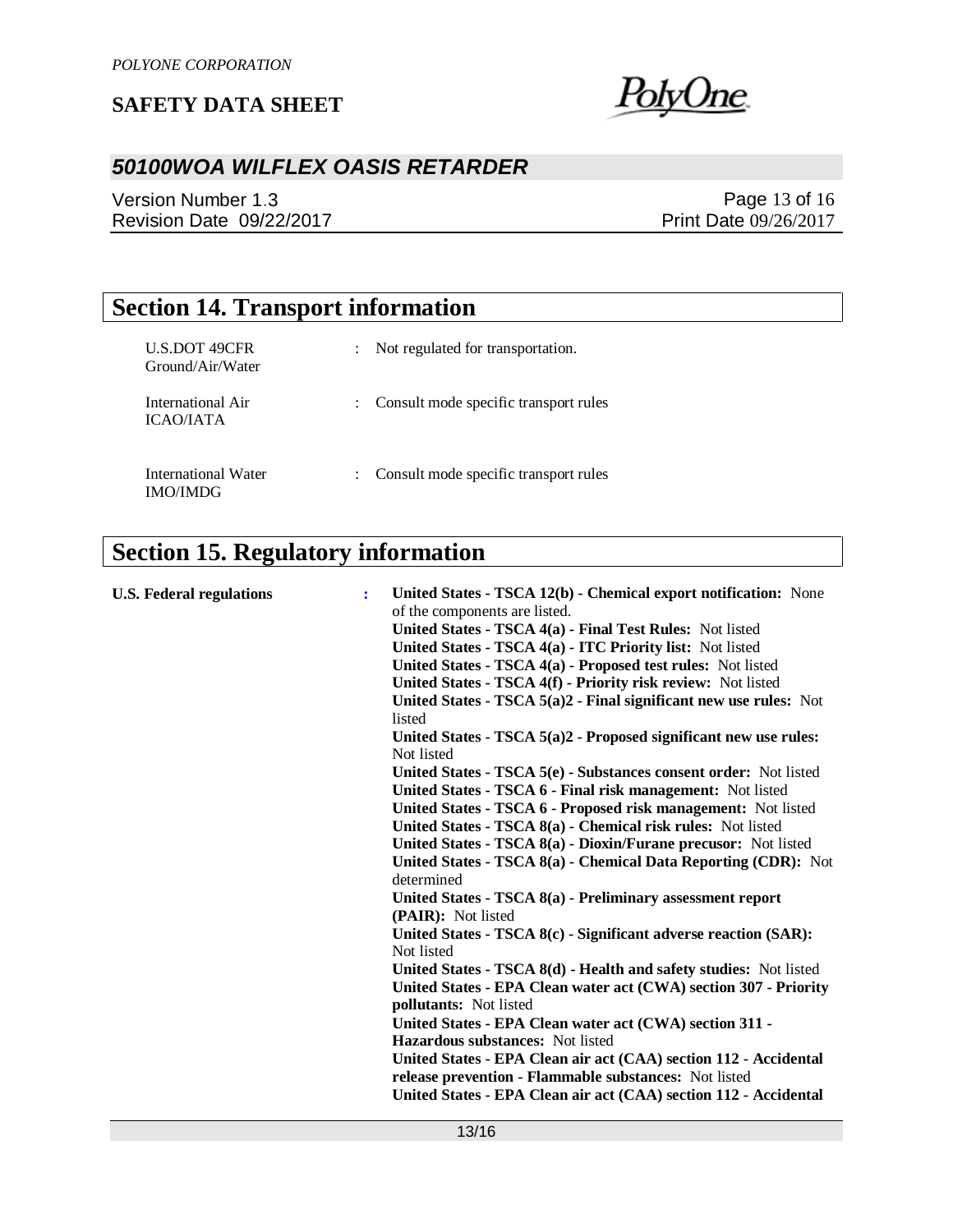

## *50100WOA WILFLEX OASIS RETARDER*

Version Number 1.3 Revision Date 09/22/2017

Page 14 of 16 Print Date 09/26/2017

**release prevention - Toxic substances:** Not listed **United States - Department of commerce - Precursor chemical:**  Not listed

| <b>Clean Air Act Section 112(b)</b>         |                       | Not listed |
|---------------------------------------------|-----------------------|------------|
| <b>Hazardous Air Pollutants (HAPs)</b>      |                       |            |
| <b>Clean Air Act Section 602 Class I</b>    | $\bullet$ . $\bullet$ | Not listed |
| <b>Substances</b>                           |                       |            |
| <b>Clean Air Act Section 602 Class II :</b> |                       | Not listed |
| <b>Substances</b>                           |                       |            |
| <b>DEA List I Chemicals (Precursor</b>      | $\Delta \sim 10$      | Not listed |
| <b>Chemicals</b> )                          |                       |            |
| <b>DEA List II Chemicals (Essential</b>     | $\mathbf{R}$          | Not listed |
| <b>Chemicals</b> )                          |                       |            |

#### **US. EPA CERCLA Hazardous Substances (40 CFR 302)**

not applicable

#### **SARA 311/312**

**Classification :** Immediate (acute) health hazard

#### **Composition/information on ingredients**

| $\bullet$<br><b>Name</b>                                                         | $\frac{0}{6}$ | $• \nightharpoonup$<br>catior<br>lo cait<br>. |
|----------------------------------------------------------------------------------|---------------|-----------------------------------------------|
| $\overline{\phantom{a}}$<br>-<br><u>т</u><br>opanediol'<br>л. е 11<br>. .<br>___ | 100           | лп                                            |

#### **SARA 313**

Not applicable.

#### **State regulations**

| <b>Massachusetts</b> | None of the components are listed.   |  |
|----------------------|--------------------------------------|--|
| <b>New York</b>      | None of the components are listed.   |  |
| <b>New Jersey</b>    | The following components are listed: |  |
|                      | 1,2-Propanediol                      |  |
| <b>Pennsylvania</b>  | The following components are listed: |  |
|                      | 1,2-Propanediol                      |  |

#### **California Prop. 65**

This PolyOne product does not contain any chemical known to the State of California to cause cancer, or birth defects or other reproductive harm, in concentrations that require a warning notice under California's Proposition 65. This statement relies in part on information provided by the buyer of this PolyOne product. PolyOne does not control or have complete knowledge of the end uses to which that buyer or any other entity in the chain of distribution and marketing may put this PolyOne product. Therefore, the buyer of this PolyOne product, each entity that uses this PolyOne product in formulating another product, and each entity in the chain of distribution and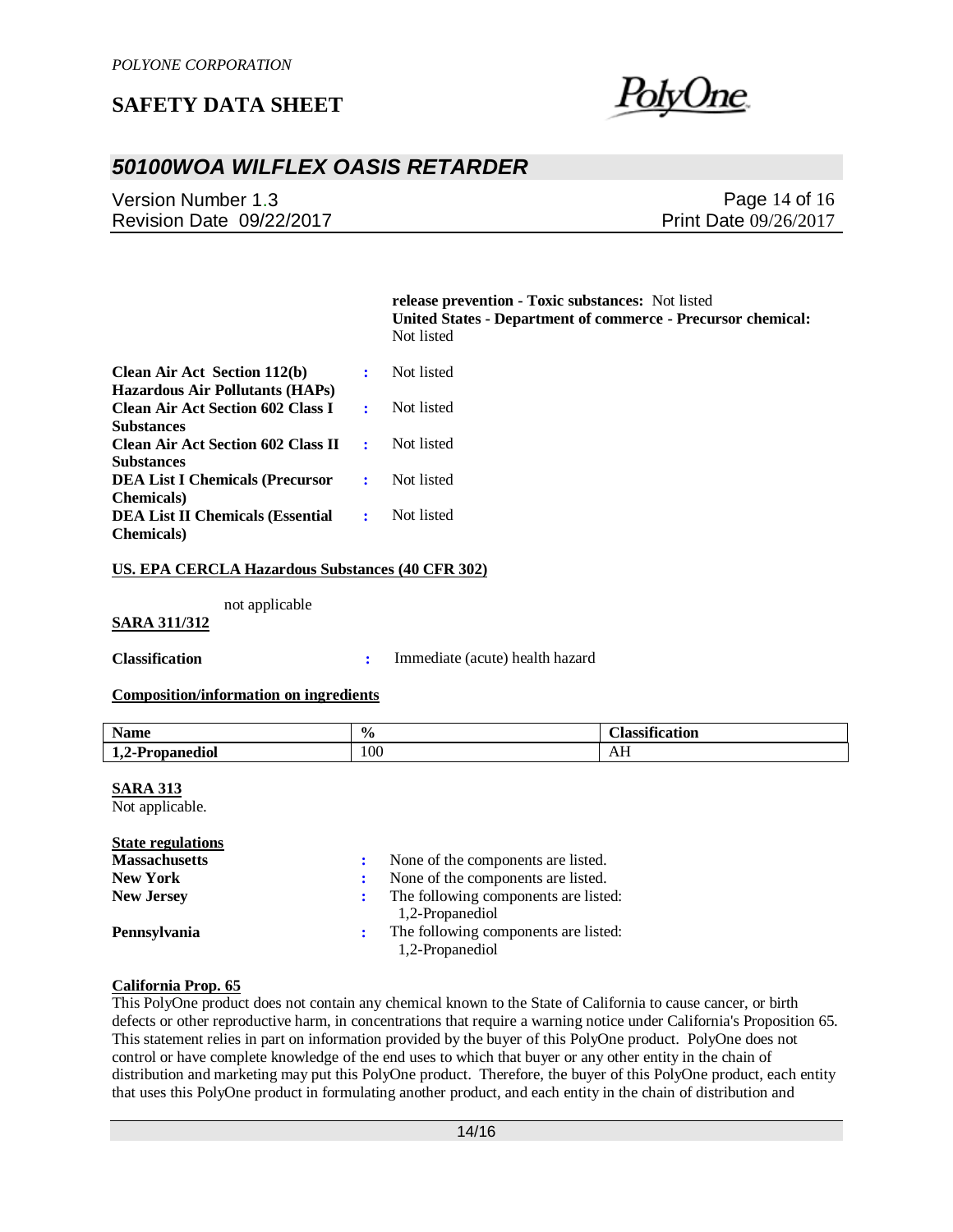

### *50100WOA WILFLEX OASIS RETARDER*

| Version Number 1.3       | Page 15 of 16         |
|--------------------------|-----------------------|
| Revision Date 09/22/2017 | Print Date 09/26/2017 |

|                                   |                | marketing of any product that includes the material in this PolyOne product must make its own decision as to giving |
|-----------------------------------|----------------|---------------------------------------------------------------------------------------------------------------------|
| a Proposition 65 warning.         |                |                                                                                                                     |
| United States inventory (TSCA 8b) | ÷              | All components are listed or exempted.                                                                              |
| <b>Canada inventory</b>           | $\ddot{\cdot}$ | All components are listed or exempted.                                                                              |
| <b>International regulations</b>  |                |                                                                                                                     |
| Inventory list                    |                |                                                                                                                     |
| <b>Australia</b>                  |                | All components are listed or exempted.                                                                              |
| Canada                            | ÷              | All components are listed or exempted.                                                                              |
| <b>China</b>                      |                | All components are listed or exempted.                                                                              |
| <b>Europe inventory</b>           |                | All components are listed or exempted.                                                                              |
| Japan                             |                | All components are listed or exempted.                                                                              |
| <b>New Zealand</b>                |                | All components are listed or exempted.                                                                              |
| <b>Philippines</b>                |                | All components are listed or exempted.                                                                              |
| <b>Republic of Korea</b>          | ÷              | All components are listed or exempted.                                                                              |
| <b>Taiwan</b>                     |                | All components are listed or exempted.                                                                              |
| <b>Turkey</b>                     |                | All components are listed or exempted.                                                                              |
| <b>United States</b>              |                | All components are listed or exempted.                                                                              |

## **Section 16. Other information**

**Hazardous Material Information System (U.S.A.) :**

| <b>Health</b>           |    |
|-------------------------|----|
| <b>Flammability</b>     |    |
| <b>Physical hazards</b> | Ι. |
|                         |    |

**Caution: HMIS® ratings are based on a 0-4 rating scale, with 0 representing minimal hazards or risks, and 4 representing significant hazards or risks Although HMIS® ratings are not required on SDSs under 29 CFR 1910.1200, the preparer may choose to provide them. HMIS® ratings are to be used with a fully implemented HMIS® program. HMIS® is a registered mark of the National Paint & Coatings Association (NPCA). HMIS® materials may be purchased exclusively from J. J. Keller (800) 327-6868. The customer is responsible for determining the PPE code for this material.**

| <b>History</b>                 |                                                                                  |
|--------------------------------|----------------------------------------------------------------------------------|
| Date of printing               | 09/26/2017                                                                       |
| Date of issue/Date of revision | 09/22/2017                                                                       |
| Date of previous issue         | 08/23/2017                                                                       |
| <b>Version</b>                 | 1.3                                                                              |
| <b>Key to abbreviations</b>    | $ATE = Acute Toxicity Estimate$                                                  |
|                                | $BCF = Bioconcentration Factor$                                                  |
|                                | $\overline{GHS}$ = Globally Harmonized System of Classification and Labelling of |
|                                | Chemicals                                                                        |
|                                |                                                                                  |